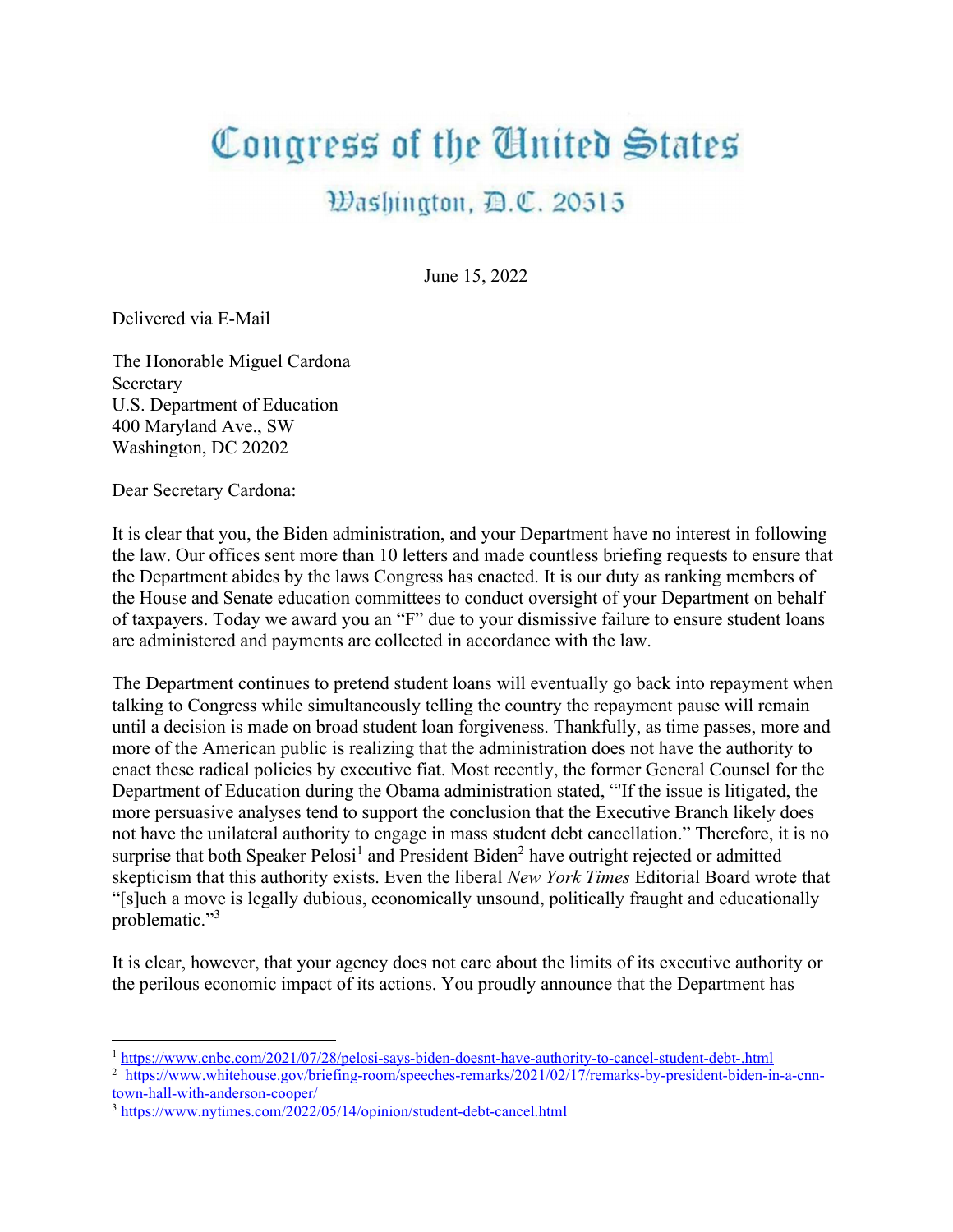Secretary Miguel Cardona June 15, 2022 Page 2

forgiven at least \$25 billion in student loan debt.<sup>4</sup> This does not include the \$83 billion cost to taxpayers for your continual extensions of the repayment pause or the untold hundreds of billions forgiven through your unlawful "waivers." To achieve this, the Department has taken 14 legally dubious actions—all at taxpayer expense. Our staff previously asked the Department to specify which statutory authority was being used for each of these actions. Your staff concealed the answer to this question by responding that the Department is relying on "multiple authorities." Then, on April 26, 2022, our staff emailed your staff the chart below and asked them to cite the legal authority for each action. We have yet to receive a response.

Ignoring our questions is your Department's modus operandi. Yet, Congressional oversight is not an option. It is there to ensure that you and your Department are accountable to the American people

Given the expected announcement on more misguided and illegal student debt cancellation, we request that the Department fill in the "Legal Authority" column for each action in the chart provided below. Please provide a response by June 22, 2022.

Thank you for your attention to this matter.

Sincerely,

Richard Burr Ranking Member U.S. Senate Committee on Health, Education, Labor and Pensions

Virginia Foxs

Virginia Foxx Ranking Member U.S. House Committee on Education and Labor

<sup>4</sup> https://www.ed.gov/news/press-releases/education-department-approves-58-billion-group-discharge-cancel-allremaining-loans-560000-borrowers-who-attended-corinthian-colleges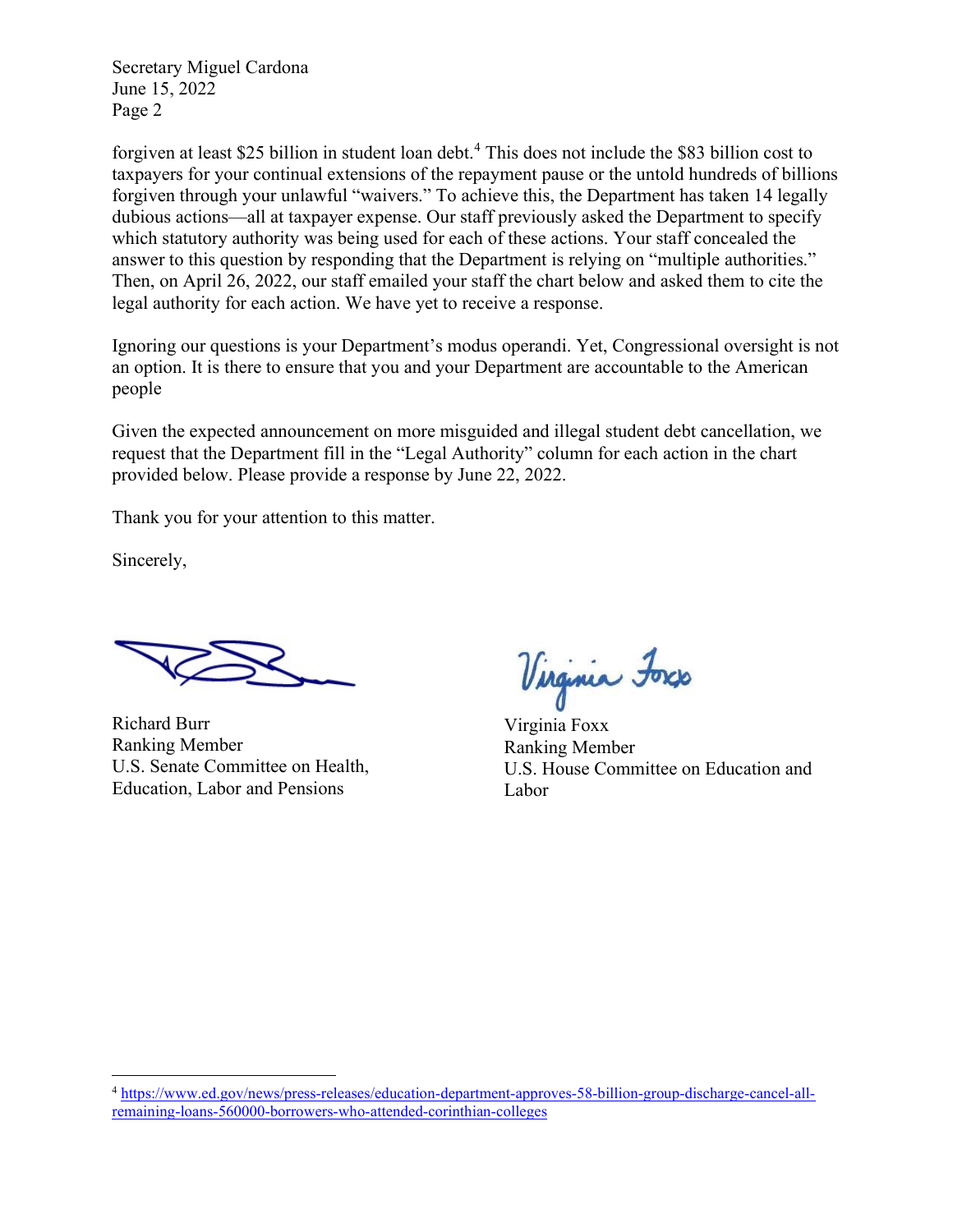Secretary Miguel Cardona June 15, 2022 Page 3

## Actions related to the cessation of interest accrual, payments, and involuntary collections **Date** Action Source Source Legal Authority January 21, 2021 • Extension of cessation of interest accrual, payments, and involuntary collections on ED-held loans through September 30, 2021 https://www.ed.gov/news/pressreleases/request-president-biden-actingsecretary-education-will-extend-pausefederal-student-loan-payments https://web.archive.org/web/202101221 41713/https://studentaid.gov/announce ments-events/coronavirus ??? March 30, 2021 • Cessation of interest accrual and involuntary collections on guaranty agency-held FFEL program loans, retroactive to March 13, 2020 • Transfer of FFEL program loans that defaulted since March 13, 2020, to ED and placement of such loans into good standing. In effect, this ensured that such loans are now considered "ED-held" and are subject to the cessation of interest accrual and payments, retroactive to March 13, 2020. https://www.ed.gov/news/pressreleases/department-educationannounces-expansion-covid-19 emergency-flexibilities-additionalfederal-student-loans-default GEN-21-13, Expansion of Collections Pause to Defaulted FFEL Program Loans Managed by Guaranty Agencies (Updated May 24, 2021) ??? August 6, 2021 Extension of cessation of interest accrual, payments, and involuntary collections through January 31, 2022 https://www.ed.gov/news/pressreleases/biden-administration-extendsstudent-loan-pause-until-january-31- 2022 December 22, 2021 Extension of cessation of interest accrual, payments, and involuntary collections through May 1, 2022 https://www.ed.gov/news/pressreleases/biden-harris-administrationextends-student-loan-pause-throughmay-1-2022 ??? April 6, 2022 Extension of cessation of interest accrual, payments, and involuntary collections through August 31, 2022 https://www.ed.gov/news/pressreleases/biden-harris-administrationextends-student-loan-pause-throughaugust-31 ???

## ATTACHMENT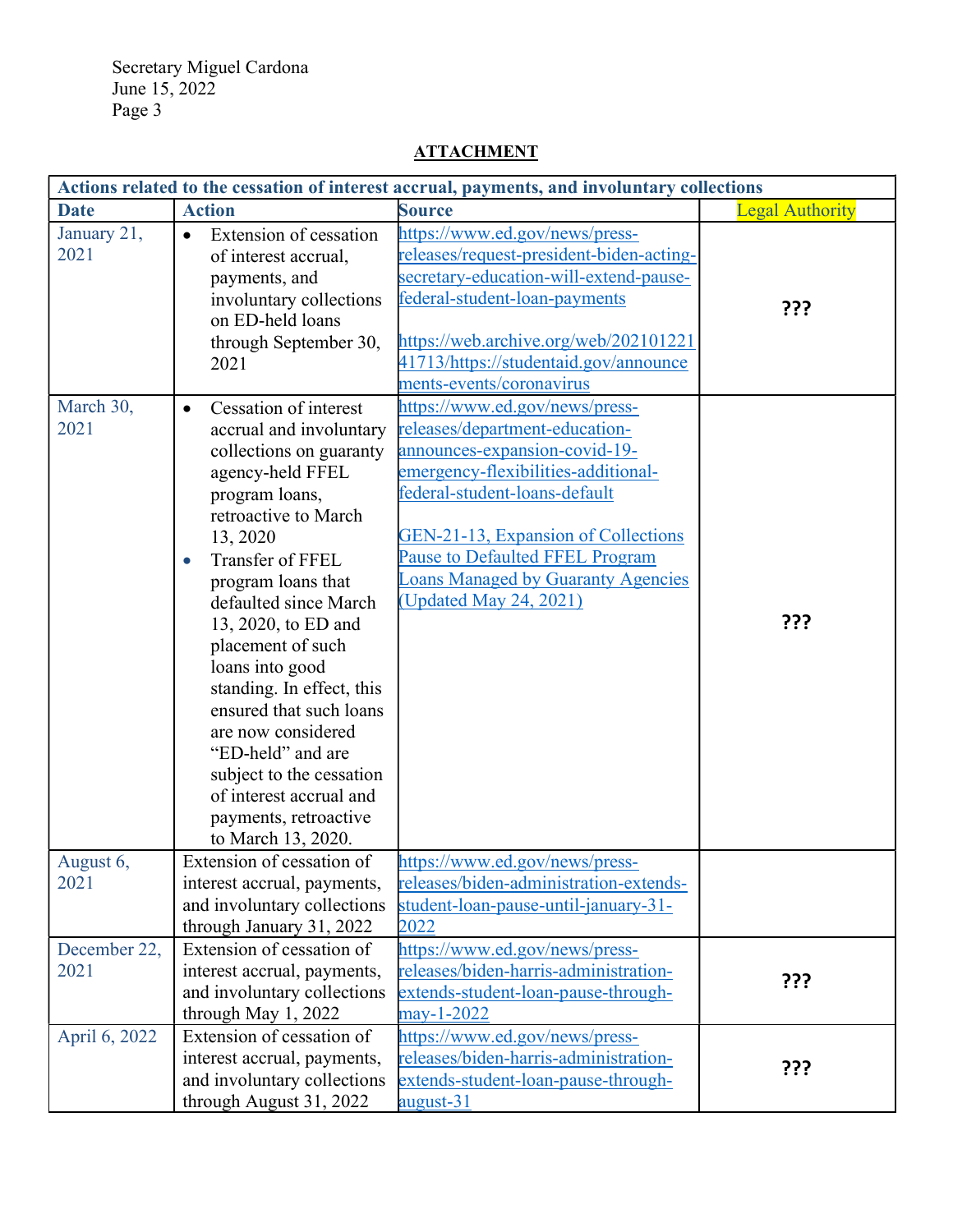Secretary Miguel Cardona June 15, 2022 Page 4

| <b>Other Student Loan Related Actions</b> |                                                                                                                                                                                                                                                                                                                                                                                                                                                                                                                                                                                                                       |                                                                                                                                                                                                                                       |                        |  |  |
|-------------------------------------------|-----------------------------------------------------------------------------------------------------------------------------------------------------------------------------------------------------------------------------------------------------------------------------------------------------------------------------------------------------------------------------------------------------------------------------------------------------------------------------------------------------------------------------------------------------------------------------------------------------------------------|---------------------------------------------------------------------------------------------------------------------------------------------------------------------------------------------------------------------------------------|------------------------|--|--|
| <b>Date</b>                               | <b>Action</b>                                                                                                                                                                                                                                                                                                                                                                                                                                                                                                                                                                                                         | <b>Source</b>                                                                                                                                                                                                                         | <b>Legal Authority</b> |  |  |
| March 29,<br>2021                         | Suspension of<br>requirement that certain<br>borrowers who received<br>a TPD discharge provide<br>subsequent earnings<br>documentation in<br>accordance with the 3-<br>year monitoring period<br>during the COVID-19<br>emergency<br><b>Restoration of TPD loan</b><br>discharge for borrowers<br>whose loans were reinstated<br>because they did not submit<br>earnings documentation in<br>accordance with the 3-year<br>monitoring period between<br>March 13, 2020, and the end<br>of the COVID-19<br>emergency; resumption of<br>such borrower's 3-year<br>monitoring period based on<br>original discharge date | https://www.ed.gov/news/press-<br>releases/education-department-<br>announces-relief-student-loan-<br>borrowers-total-and-permanent-<br>disabilities-during-covid-19-<br>emergency                                                    | ???                    |  |  |
| August 19,<br>2021                        | Indefinite extension of<br>suspension of requiring<br>borrowers to provide<br>earnings data during the 3-<br>year TPD discharge<br>monitoring period                                                                                                                                                                                                                                                                                                                                                                                                                                                                  | https://www.ed.gov/news/press-<br>releases/over-323000-federal-student-<br>loan-borrowers-receive-58-billion-<br>automatic-total-and-permanent-<br>disability-discharges                                                              | ???                    |  |  |
| October 6,<br>2021                        | <b>Establishment of PSLF</b><br>$\bullet$<br><b>Limited Waiver</b>                                                                                                                                                                                                                                                                                                                                                                                                                                                                                                                                                    | https://www.ed.gov/news/press-<br>releases/us-department-education-<br>announces-transformational-changes-<br>public-service-loan-forgiveness-<br>program-will-put-over-550000-<br>public-service-workers-closer-loan-<br>forgiveness | ???                    |  |  |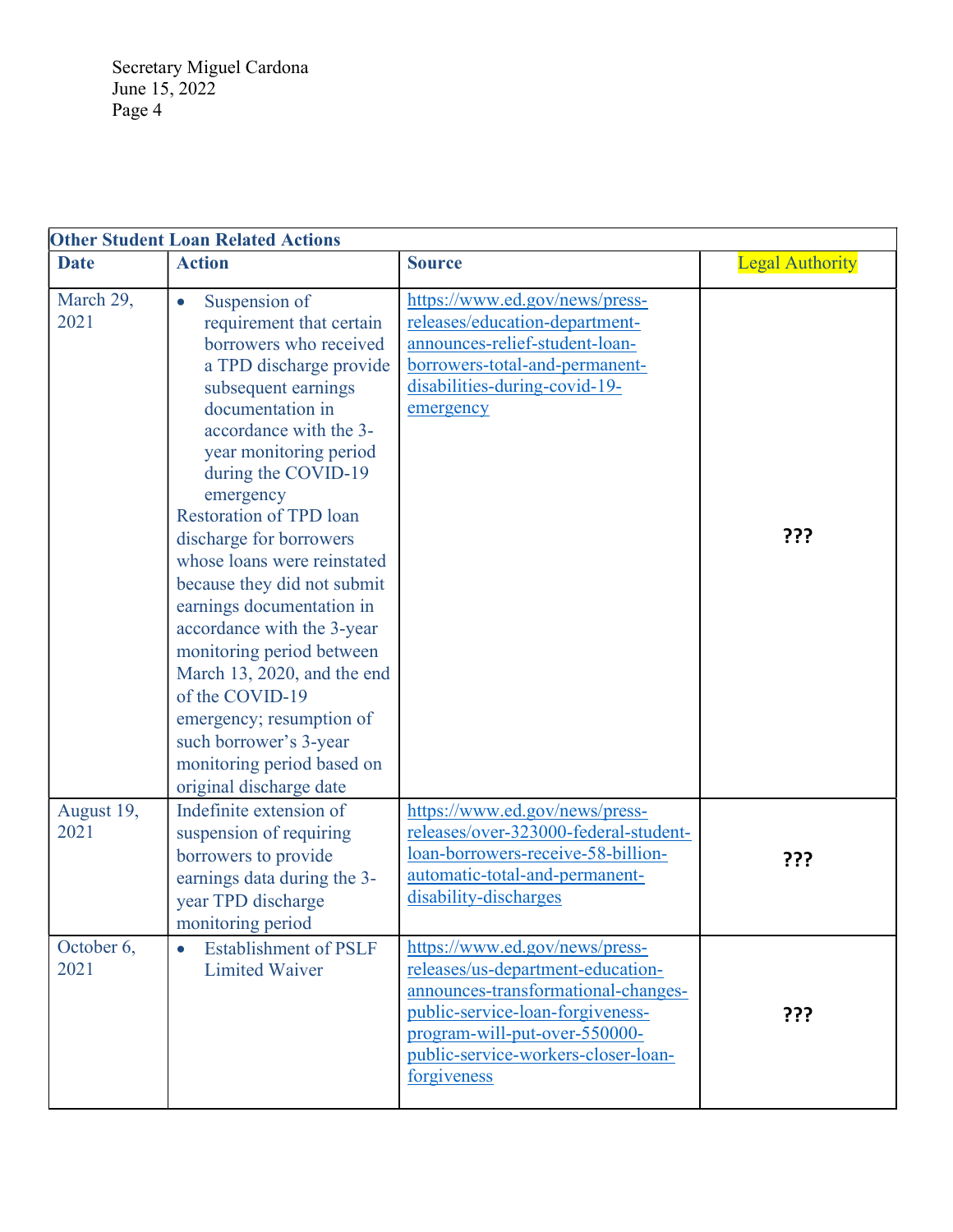|                     |                                                                                                                                                                                                                                                                                                                                                                                                                                                                                                                                                                                                                                                                                                                                                           | https://www.ed.gov/news/press-<br>releases/fact-sheet-public-service-<br>loan-forgiveness-pslf-program-<br>overhaul                                                                                                 |     |
|---------------------|-----------------------------------------------------------------------------------------------------------------------------------------------------------------------------------------------------------------------------------------------------------------------------------------------------------------------------------------------------------------------------------------------------------------------------------------------------------------------------------------------------------------------------------------------------------------------------------------------------------------------------------------------------------------------------------------------------------------------------------------------------------|---------------------------------------------------------------------------------------------------------------------------------------------------------------------------------------------------------------------|-----|
| January 13,<br>2022 | Waiver of 3-year<br>cumulative limit on<br>forbearances for Perkins<br>Loan borrowers during the<br>COVID-19 emergency,<br>retroactive to March 13,<br>2020                                                                                                                                                                                                                                                                                                                                                                                                                                                                                                                                                                                               | https://fsapartners.ed.gov/knowledge-<br>center/library/electronic-<br>announcements/2022-01-13/waiver-<br>three-year-cumulative-limit-<br>forbearances-federal-perkins-loan-<br>borrowers                          | ??? |
| April 6, 2022       | Elimination of "the impact<br>of delinquency and default<br>and allowing [borrowers] to<br>reenter repayment in good<br>standing."                                                                                                                                                                                                                                                                                                                                                                                                                                                                                                                                                                                                                        | https://www.ed.gov/news/press-<br>releases/biden-harris-administration-<br>extends-student-loan-pause-through-<br>august-31                                                                                         | ??? |
| April 19,<br>2022   | Income-driven repayment<br>plan waivers and updated<br>PSLF waivers including:<br>counting certain long-<br>$\bullet$<br>term forbearances<br>toward IDR and PSLF<br>forgiveness<br>counting most periods of<br>$\bullet$<br>deferment prior to 2013<br>toward IDR forgiveness<br>counting payments<br>$\bullet$<br>made prior to loan<br>consolidation toward<br><b>IDR</b> forgiveness<br>revising IDR-qualifying<br>payments for Direct<br>Loans and ED-held<br>FFEL program loans to<br>include any month in<br>which a borrower made<br>a payment, regardless of<br>the repayment plan<br>automatic forgiveness<br>for borrowers with loans<br>that "have accumulated<br>time in repayment of at<br>least 20 or 25 years"<br>even if borrower is not | https://www.ed.gov/news/press-<br>releases/department-education-<br>announces-actions-fix-longstanding-<br>failures-student-loan-programs<br>https://studentaid.gov/announcements<br>-events/idr-account-adjustment | ??? |